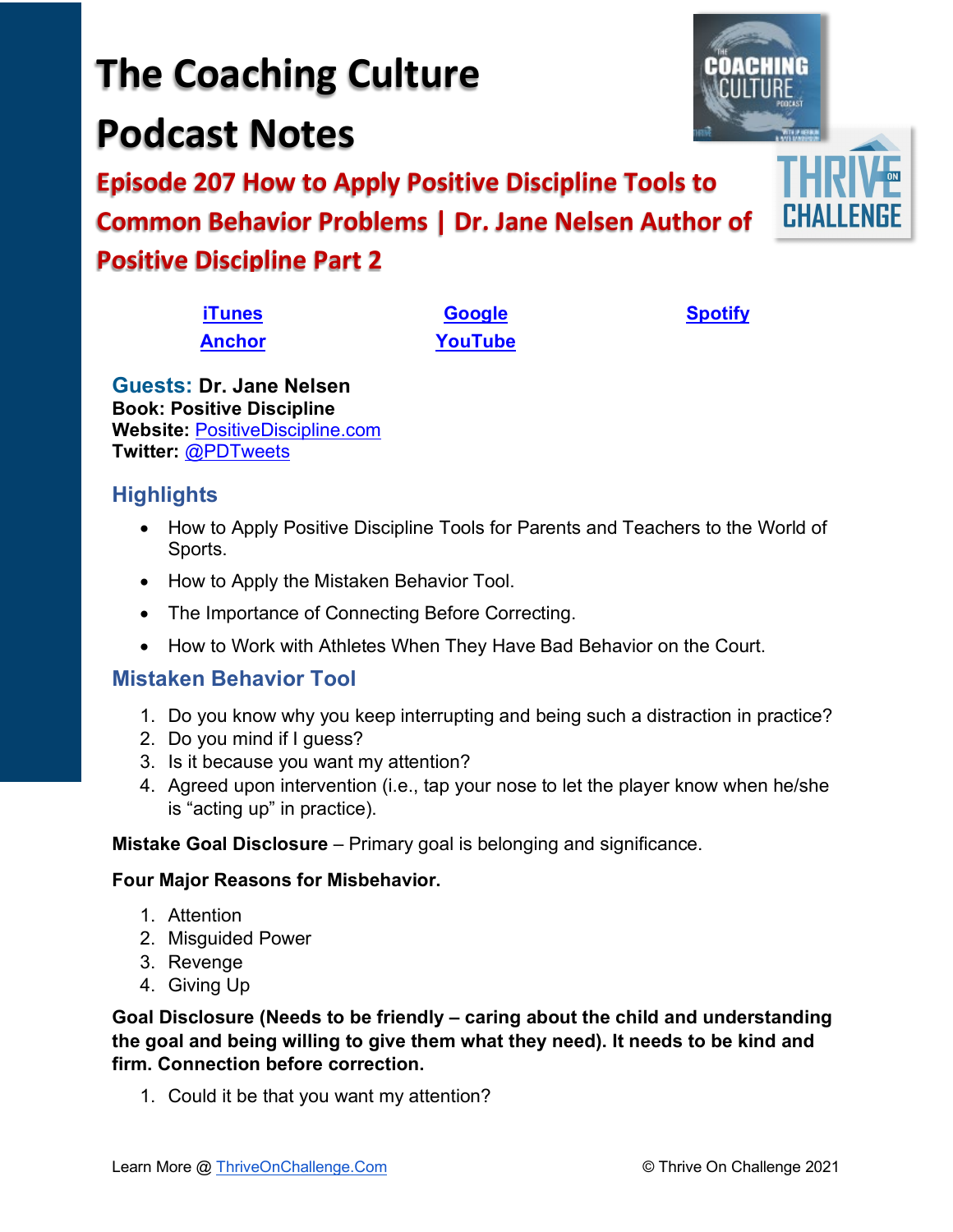- 2. Could it be that we are in a power struggle and the kid is showing me that I can't boss him around?
- 3. Could it be that you feel hurt, and you want to hurt back?
- 4. Could it be that you feel that you can't do it and just want to give up?
- 5. What can we do to work together so we can solve this problem?

Layout a pattern of individual interactions with athletes where connections become the norm what follows sometimes is coaching and sometimes is just a good job. The more consistent the connection, the easier the coaching becomes.

## **Difference Between Praise and Encouragement**

- 1. Praise I'm so proud of you. Looking for external validation.
- 2. Encouragement You must be proud of yourself. Help kids to depend on internal evaluation rather than external evaluation.

## **Timing Makes a Difference in Positive Discipline**

- Let people have their feelings when they are upset.
- After the athletes has calm down (I can see that you are upset. I remember times when I felt that way too).
	- o What did you learn from that?
	- $\circ$  Can you think of some other ways that might help you to handle a little bit better?

## **Mass Punishment (Don't Do It!!!)**

Coaches need to find a better way to inspire and empower kids rather than blaming and shaming as motivation.

#### **Example: How to deal when someone is late for practice for the first time?**

#### **Curiosity questions conversational (You ask a question and wait for an answer).**

- 1. What happened?
- 2. What do you think caused that to happen?
- 3. How do you feel about that?
- 4. How do you think it will affect others?
- 5. What do you think we could do to solve this problem?

*Lecture creates defensiveness rather than curiosity questions which invite cooperation.*

## **Shared Responsibility**

- 1. Parents and coaches/teachers need to be on the same page.
- 2. Class meetings in the classroom.
- 3. Family meetings.